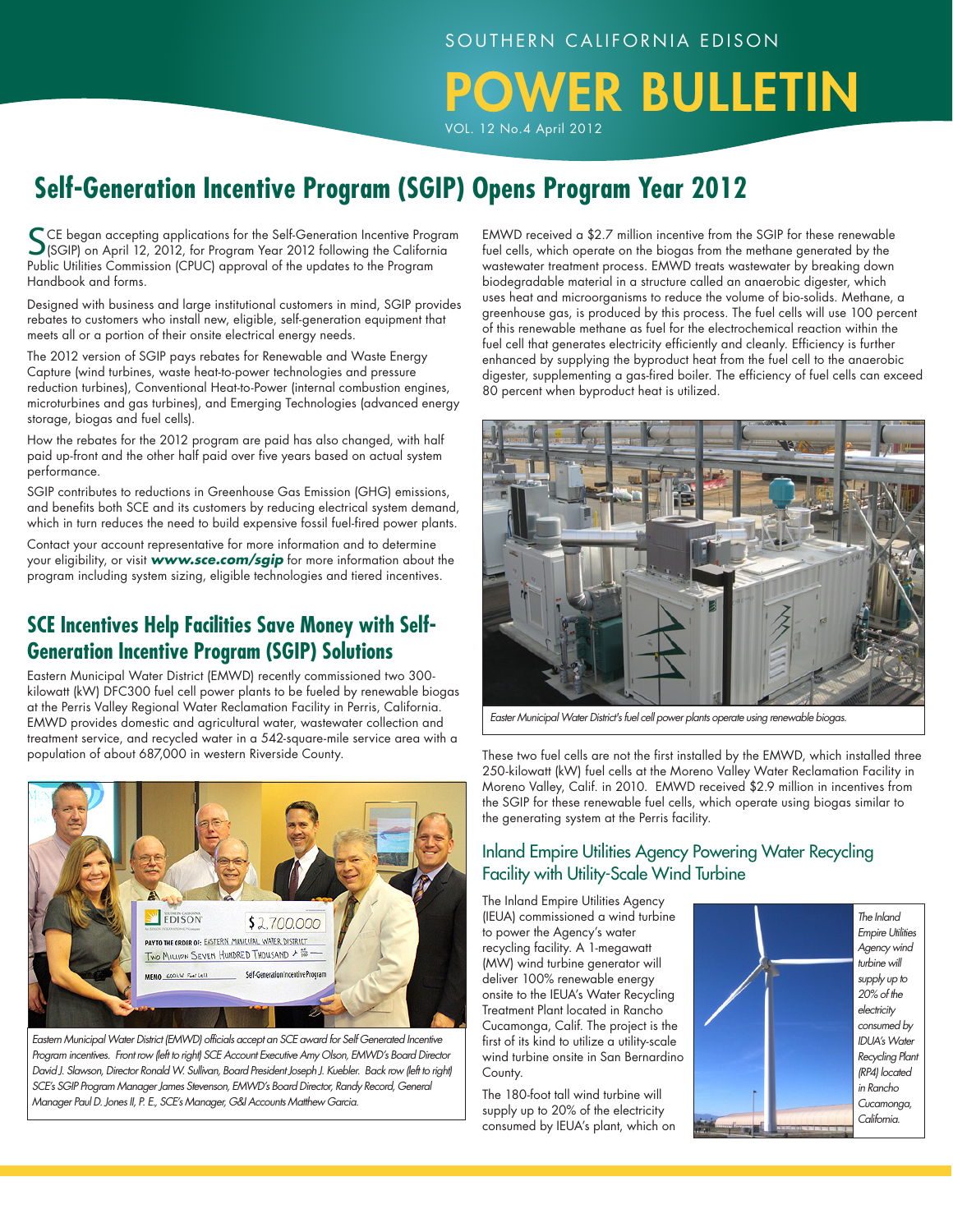### SOUTHERN CALIFORNIA EDISON OWER BULLETIN

an average produces about 11 million gallons of recycled water per day and preserves and protects local drinking water supplies in IEUA's service area. The wind turbine has an annual production of 2,160 megawatt-hours (MWh), which will offset 1,252 tons of carbon emission and produce energy to power the equivalent of 129 homes for one year (based on EPA calculations).

### **Start Saving Now with SCE's Self-Generation Incentive Program (SGIP)**

SGIP pays incentives that help you offset the cost of eligible selfgeneration technologies to offset your own, onsite energy use.

Phone: (866) 584-7436

Fax: (626) 302-3967

E-Mail: *CSIGroup@sce.com*

*www.sce.com/sgip*

### **Other SCE Programs to Help Save More**

 • Find out how SCE's Demand Response Programs can reward you for reducing electricity usage during peak hours:

(866) 332-7827

#### *www.sce.com/drp*

- Switch to a Time-of-Use (TOU) rate and take advantage of lower energy rates by shifting electricity usage to off-peak hours. To learn more: *www.sce.com/business/rates/ large-business*
- Take free SCE classes in lighting, HVAC, energy management and more at an Edison Energy Center:

Irwindale: (800) 336-2822

#### *www.sce.com/ctac*

Tulare: (800) 772-4822

#### *www.sce.com/agtac*

 Take the Online Business Survey at *www.sce.com/\_ Tools/Business/on-line-energy-guide* or contact you SCE Account Representative to calibrate your facility for potential savings.

 • Get building project design assistance and incentives from Savings By Design. To find out if your project qualifies, *visit www.sce.com/sbd*

SCE offers a range of solutions such as cash incentives, energy surveys and payment options to help you better manager your electricity costs.

For More Information

#### *www.sce.com*

(800) 990-7788 or Contact your SCE Account Representative

### CUSTOMER Focus

### **Marriott Makes Energy Management the Standard without Compromising Guest Comfort**

Energy-efficient lighting cold cathode retrofits, occupancy sensors, electronic thermostats, Energy Management Systems (EMS)… not the usual list of amenities one may expect from an international hospitality leader. Nevertheless, these energy efficiency measures work behind the scenes at Marriott International hotels in the Southern California area to keep guests comfortable, while supporting operational efficiency and profitability.

The results speak for themselves: in the Southern California Edison (SCE) service area, effective energy management saves Marriott about \$463,756 annually, which equates to 3,567,355 kWh and 2,553 kW and reduces the company's greenhouse gas emissions by an estimated 3,500 tons.



*Marriott maximizes SCE Energy Efficiency and Demand Response incentives to conserve energy without compromising guest comfort.*

Marriott's Southern California properties have been proving grounds for many of the company's national energy management initiatives. "California is ahead of the rest of the country in energy management," says Robert Bahl, Vice President of Engineering & Facilities, the Americas, Marriott. "We've had a full-time energy management function since the time of deregulation and the energy crisis of 2000, and we've made it part of our business to reduce consumption wherever we can to manage our properties as efficiently and profitably as possible."

Marriott's energy management commitment extends beyond their guests and associates to include the communities they serve, and the environment. "Bill Marriott, our Chairman and CEO, says we are all guests on this planet. And that is the philosophy we carry forward in our day-to-day operations," Bahl states.

### Optimized Functions, Maximized Savings

"We've taken measures property-by-property, room-by-room, in nearly 200 of our facilities in SCE's service area, making use of the Express Solutions and Customized Solutions programs to earn incentives on energy-efficiency equipment.

Marriott has completed these Express Solutions projects: cold cathode retrofits in lobbies, occupancy sensors in guest rooms, lighting retrofits throughout all areas of the facilities, and demand control ventilation products in kitchens. "Through our Express Solutions projects for the Demand Control Ventilation upgrades alone, we've saved nearly half-a-million kWh a year," explains Douglas Rath, Director of Energy and Environments, Marriott. Two of the properties (Marriott Newport Beach Hotel and Spa, and the Marriott Irvine) partnered with SCE to test bathroom occupancy sensors with LED nightlights, reducing bathroom lighting electricity costs by 40%.